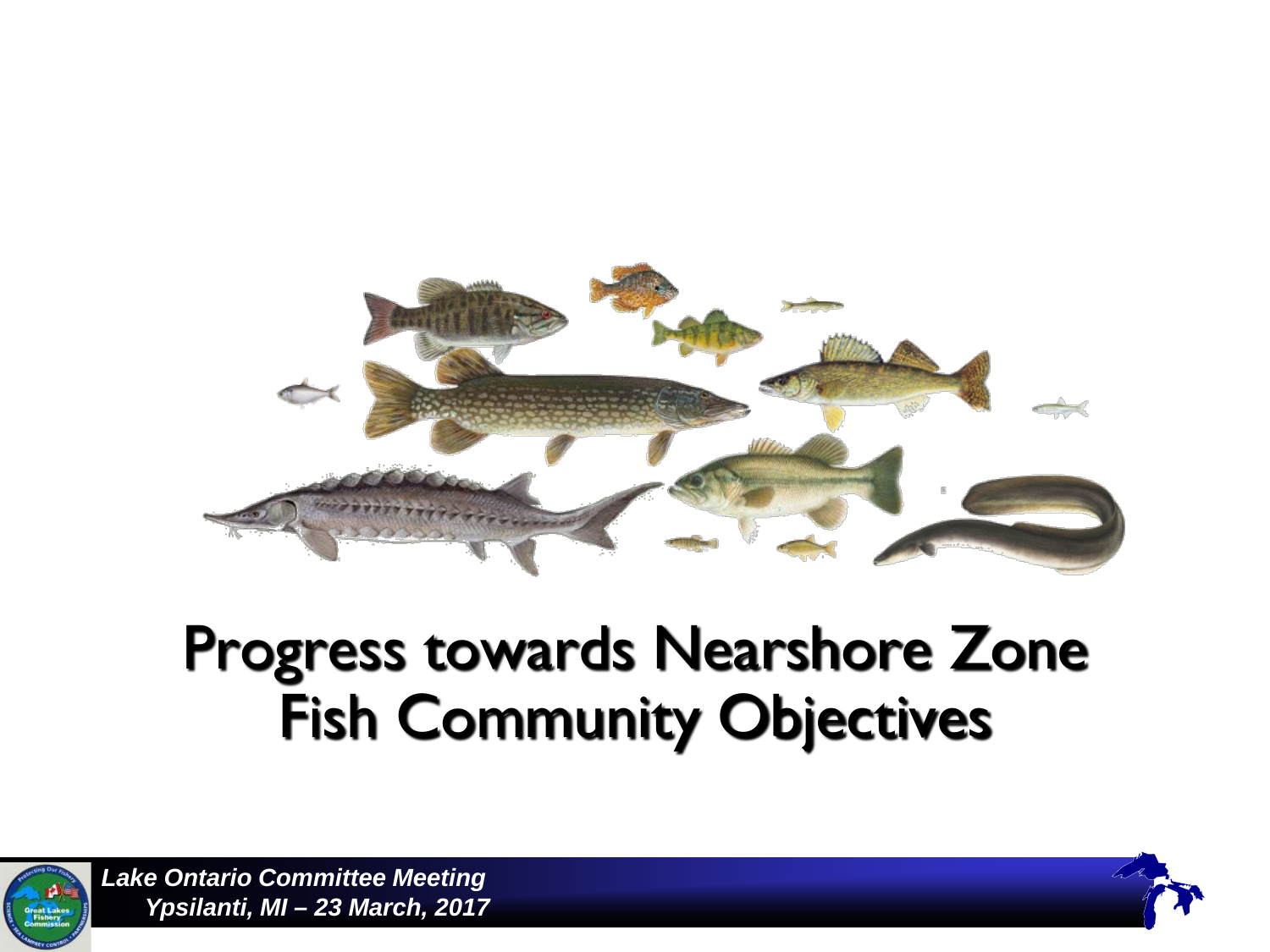2.0 OFFSHORE PELAGIC ZONE GOAL: Maintain the offshore pelagic fish community, that is characterized by a diversity of trout and salmon species including Chinook Salmon, Coho Salmon, Rainbow Trout, Brown Trout, and Atlantic Salmon, in balance with prey fish populations and lower trophic levels.

- 2.1 Maintain the Chinook Salmon fishery maintain Chinook Salmon as the top offshore pelagic predator supporting trophy recreational lake and tributary fisheries through stocking, accounting for natural reproduction.
- 2.2 Restore Atlantic Salmon populations and fisheries restore naturally produced populations to levels supporting sustainable recreational fisheries in the lake and selected tributaries and also provide recreational fisheries where appropriate through stocking.
- 2.3 Increase prey fish diversity maintain and restore a diverse prey fish community that includes Alewife, Lake Cisco, Rainbow Smelt, Emerald Shiner, and Threespine Stickleback.



**√**